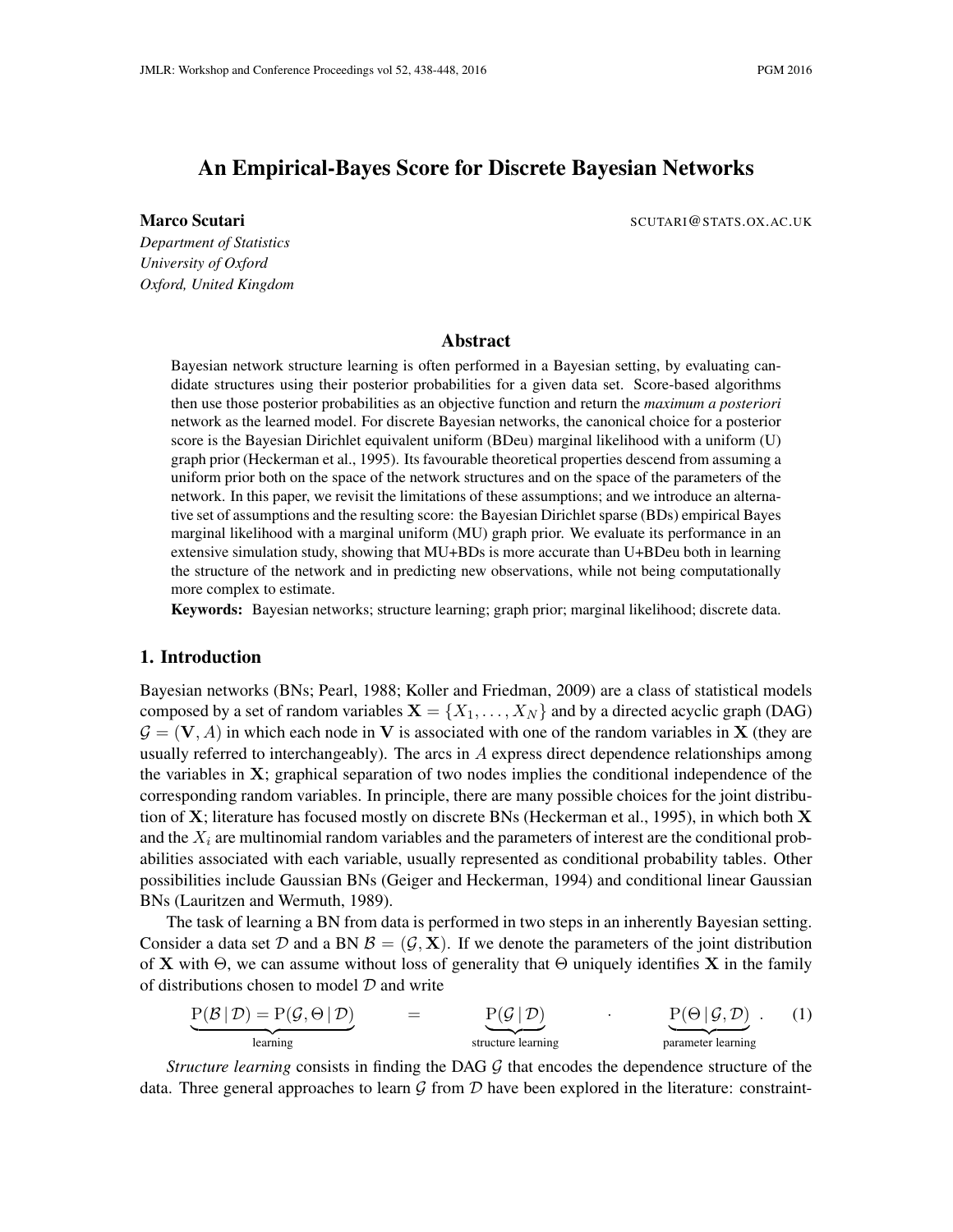based, score-based and hybrid. Constraint-based algorithms use conditional independence tests such as mutual information (Cover and Thomas, 2006) to assess the presence or absence of individual arcs in G. Score-based algorithms are typically heuristic search algorithms and use a goodness-of-fit score such as BIC (Schwarz, 1978) or the Bayesian Dirichlet equivalent uniform (BDeu) marginal likelihood (Heckerman et al., 1995) to find an optimal  $G$ . For the latter a uniform (U) prior over the space of DAGs is assumed for simplicity. Hybrid algorithms combine the previous two approaches, using conditional independence tests to restrict the search space in which to perform a heuristic search for an optimal  $G$ . For some examples, see Aliferis et al. (2010), Larranaga et al. (1997), Cussens (2011) and Tsamardinos et al. (2006).

*Parameter learning* involves the estimation of the parameters Θ given the DAG G learned in the first step. Thanks to the Markov property (Pearl, 1988), this step is computationally efficient because if the data are complete the *global distribution* of X decomposes into

$$
P(\mathbf{X} \mid \mathcal{G}) = \prod_{i=1}^{N} P(X_i \mid \Pi_{X_i})
$$
\n(2)

and the *local distribution* associated with each node  $X_i$  depends only on the configurations of the values of its parents  $\Pi_{X_i}$ . Note that this decomposition does not uniquely identify a BN; different DAGs can encode the same global distribution, thus grouping BNs into equivalence classes (Chickering, 1995) characterised by the skeleton of  $G$  (its underlying undirected graph) and its v-structures (patterns of arcs of the type  $X_i \to X_i \leftarrow X_k$ ).

In the remainder of this paper we will focus on discrete BN structure learning in a Bayesian framework. In Section 2 we will describe the canonical marginal likelihood used to identify *maximum a posteriori* (MAP) DAGs in score-based algorithms, BDeu, and the uniform prior U over the space of the DAGs. We will review and discuss their underlying assumptions and fundamental properties. In Section 3 we will address some of their limitations by introducing a new set of assumptions and the corresponding modified posterior score, which we will call the *Bayesian Dirichlet sparse* (BDs) marginal likelihood with a *marginal uniform* (MU) prior. Based on the results of an extensive simulation study, in Section 4 we will show that MU+BDs is preferable to U+BDeu because it is more accurate in learning  $G$  from the data; and because the resulting BNs provide better predictive power than those learned using U+BDeu.

# 2. The Bayesian Dirichlet Equivalent Uniform Score (BDeu) with a Uniform Prior (U)

Starting from (1), we can decompose  $P(G | D)$  into

$$
P(\mathcal{G} | \mathcal{D}) \propto P(\mathcal{G}) P(\mathcal{D} | \mathcal{G}) = P(\mathcal{G}) \int P(\mathcal{D} | \mathcal{G}, \Theta) P(\Theta | \mathcal{G}) d\Theta
$$
\n(3)

where  $P(G)$  is the prior distribution over the space of the DAGs and  $P(D | G)$  is the marginal likelihood of the data given G averaged over all possible parameter sets  $\Theta$ . Using (2) we can then decompose  $P(D | \mathcal{G})$  into one component for each node as follows:

$$
P(\mathcal{D} \mid \mathcal{G}) = \prod_{i=1}^{N} P(X_i \mid \Pi_{X_i}) = \prod_{i=1}^{N} \left[ \int P(X_i \mid \Pi_{X_i}, \Theta_{X_i}) P(\Theta_{X_i} \mid \Pi_{X_i}) d\Theta_{X_i} \right].
$$
 (4)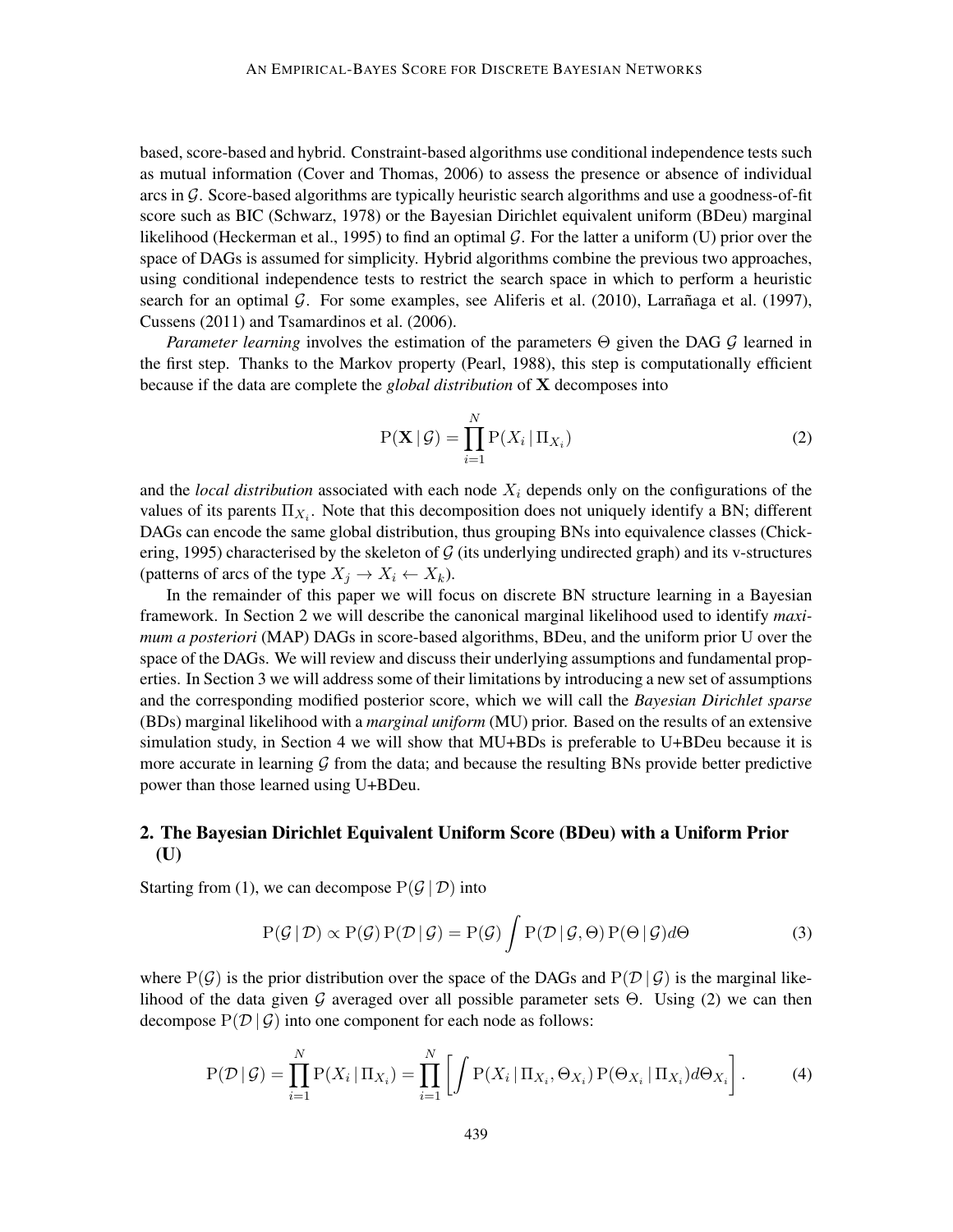#### **SCUTARI**

In the case of discrete BNs, we assume  $X_i | \Pi_{X_i} \sim Multinomial(\Theta_{X_i} | \Pi_{X_i})$  where the  $\Theta_{X_i} | \Pi_{X_i}$ are the conditional probabilities  $\pi_{ijk} = P(X_i = k | \Pi_{X_i} = j)$ . We then assume a conjugate prior  $\Theta_{X_i} | \Pi_{X_i} \sim Dirichlet(\alpha_{ijk}), \sum_{jk} \alpha_{ijk} = \alpha_i > 0$  to obtain the posterior  $Dirichlet(\alpha_{ijk} + n_{ijk})$ which we use to estimate the  $\pi_{ijk}$  from the counts  $n_{ijk}$  observed in D.  $\alpha_i$  is known as the *imaginary* or *equivalent sample size* and determines how much weight is assigned to the prior in terms of the size of an imaginary sample supporting it.

Further assuming *positivity* ( $\pi_{ijk} > 0$ ), *parameter independence* ( $\pi_{ijk}$  for different parent configurations are independent), *parameter modularity* ( $\pi_{ijk}$  associated with different nodes are independent) and *complete data*, Heckerman et al. (1995) derived a closed form expression for (4), known as the *Bayesian Dirichlet* (BD) score:

$$
BD(\mathcal{G}, \mathcal{D}; \boldsymbol{\alpha}) = \prod_{i=1}^{N} BD(X_i, \Pi_{X_i}; \alpha_i) = \prod_{i=1}^{N} \prod_{j=1}^{q_i} \left[ \frac{\Gamma(\alpha_{ij})}{\Gamma(\alpha_{ij} + n_{ij})} \prod_{k=1}^{r_i} \frac{\Gamma(\alpha_{ijk} + n_{ijk})}{\Gamma(\alpha_{ijk})} \right]
$$
(5)

where  $r_i$  is the number of states of  $X_i$ ;  $q_i$  is the number of configurations of  $\Pi_{X_i}$ ;  $n_{ij} = \sum_k n_{ijk}$ ; and  $\alpha_{ij} = \sum_k \alpha_{ijk}$ . For  $\alpha_{ijk} = 1, \alpha_i = r_i q_i$  we obtain the K2 score from Cooper and Herskovits (1991); and for  $\alpha_{ijk} = \alpha/(r_i q_i)$ ,  $\alpha_i = \alpha$  we obtain the *Bayesian Dirichlet equivalent uniform* (BDeu) score from Heckerman et al. (1995), which is the most common choice used in score-based algorithms to estimate  $P(G | D)$ . It can be shown that BDeu is score equivalent (Chickering, 1995), that is, it takes the same value for DAGs that encode the same probability distribution. The uniform prior over the parameters associated with each  $X_i\,|\,\Pi_{X_i}$  was justified by the lack of prior knowledge and widely assumed to be non-informative.

However, there is an increasing amount of evidence that such a set of assumptions leads to a prior that is far from non-informative and that has a strong impact on the quality of the learned DAGs. Silander et al. (2007) showed via simulation that the MAP DAGs selected using BDeu are highly sensitive to the choice of  $\alpha$ . Even for "reasonable" values such as  $\alpha \in [1, 20]$ , they obtained DAGs with markedly different number of arcs, and they showed that large values of  $\alpha$ tend to produce DAGs with more arcs. This is counter-intuitive because larger  $\alpha$  would normally be expected to result in stronger regularisation and sparser BNs. Steck and Jaakkola (2003) similarly showed that the number of arcs in the MAP network is determined by a complex interaction between  $\alpha$  and D; in the limits  $\alpha \to 0$  and  $\alpha \to \infty$  it is possible to obtain both very sparse and very dense DAGs. Furthermore, they argued that BDeu can be rather unstable for "medium-sized" data and small  $\alpha$ , which is a very common scenario. Steck (2008) approached the problem from a different perspective and derived an analytic approximation for the "optimal" value of  $\alpha$  that maximises predictive accuracy, further suggesting that the interplay between  $\alpha$  and  $\beta$  is controlled by the skewness of the  $P(X_i | \Pi_{X_i})$  and by the strength of the dependence relationships between the nodes. These results have been analytically confirmed more recently by Ueno (2010, 2011).

As far as P(G) is concerned, the most common choice is the uniform (U) distribution P(G)  $\propto$  1; the space of the DAGs grows super-exponentially in  $N$  (Harary and Palmer, 1973) and that makes it extremely difficult to specify informative priors (Castelo and Siebes, 2000; Mukherjee and Speed, 2008). In our previous work (Scutari, 2013), we explored the first- and second-order properties of U and we showed that for each possible pair of nodes  $(X_i, X_j)$ 

$$
\overrightarrow{p_{ij}} = \overleftarrow{p_{ij}} \approx \frac{1}{4} + \frac{1}{4(N-1)} \quad \text{and} \quad \overrightarrow{p_{ij}} \approx \frac{1}{2} - \frac{1}{2(N-1)}, \quad (6)
$$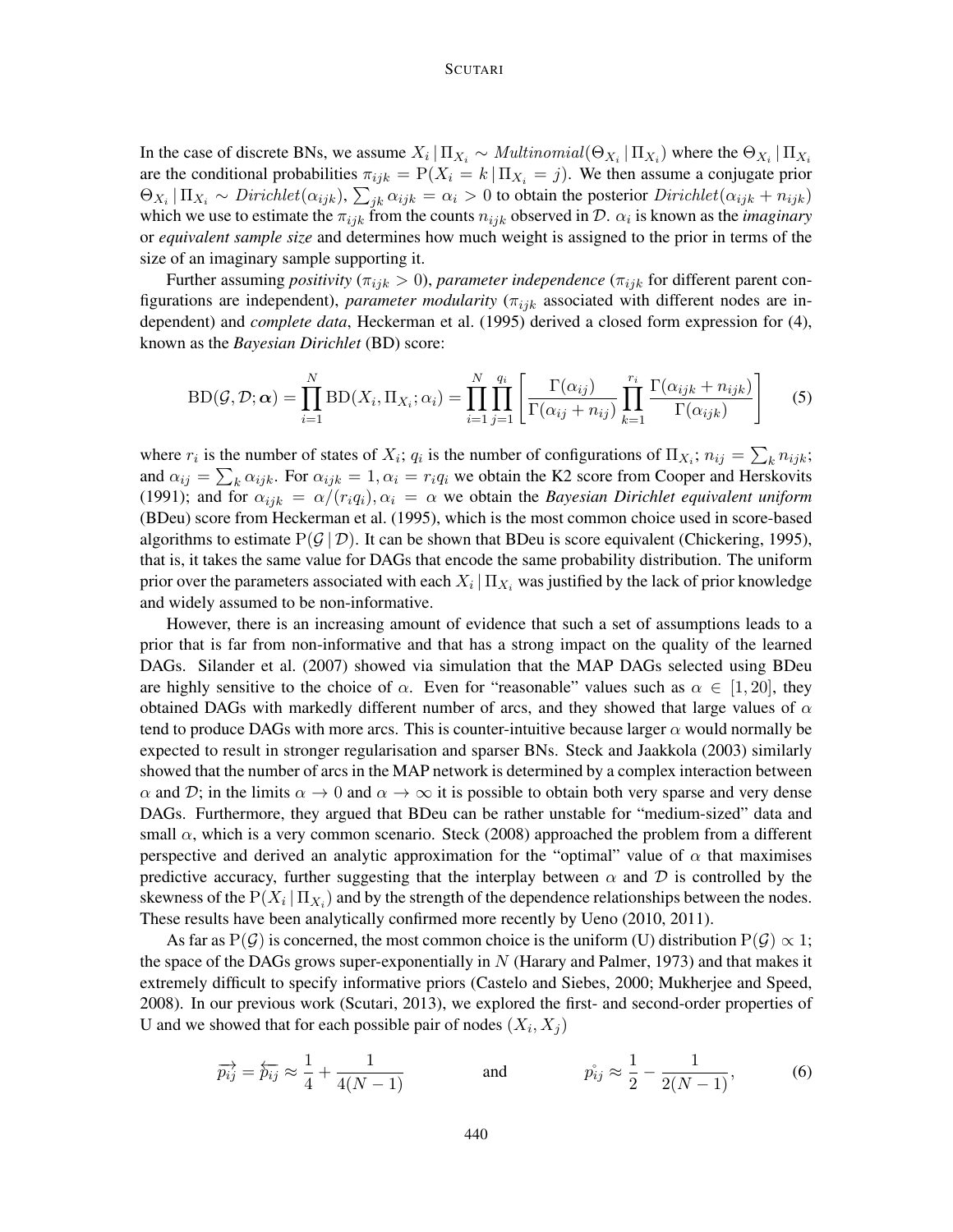where  $\overrightarrow{p_{ij}} = P(\lbrace X_i \rightarrow X_j \rbrace \in A)$ ,  $\overleftarrow{p_{ij}} = P(\lbrace X_i \leftarrow X_j \rbrace \in A)$  and  $\overrightarrow{p_{ij}} = P(\lbrace X_i \rightarrow X_j \rbrace \setminus A)$  $X_i \leftarrow X_i$   $\notin A$ ). This prior distribution is asymptotically (marginally) uniform over both arc presence and direction: each arc is present in G with probability  $1/2$  and, when present, it appears in each direction with probability  $1/2$ . We also showed that two arcs are correlated if they are incident on a common node and uncorrelated otherwise through exhaustive enumeration of all possible DAGs for  $N \leq 7$  and through simulation for larger N. This suggests that false positives and false negatives can potentially propagate through  $P(G)$  as well as  $P(\mathcal{D} | \mathcal{G})$  and lead to further errors in learning  $\mathcal{G}$ .

#### 3. The Bayesian Dirichlet Sparse Score (BDs) with a marginal uniform (MU) prior

It is clear from the literature review in Section 2 that assuming uniform priors for  $\Theta_{X_i} | \Pi_{X_i}$  and  $\mathcal G$ can have a negative impact on the quality of the DAGs learned using BDeu. Therefore, we propose an alternative set of assumptions; we call the resulting score the *Bayesian Dirichlet sparse* (BDs) marginal likelihood with a *marginal uniform* (MU) prior.

Firstly, we consider the marginal likelihood BDeu. Starting from (5), we can write it as

$$
\text{BDeu}(\mathcal{G}, \mathcal{D}; \alpha) = \prod_{i=1}^{N} \text{BDeu}(X_i, \Pi_{X_i}; \alpha) = \prod_{i=1}^{N} \prod_{j=1}^{q_i} \left[ \frac{\Gamma(r_i \alpha_i^*)}{\Gamma(r_i \alpha_i^* + n_{ij})} \prod_{k=1}^{r_i} \frac{\Gamma(\alpha_i^* + n_{ijk})}{\Gamma(\alpha_i^*)} \right] \tag{7}
$$

where  $\alpha_i^* = \alpha/(r_i q_i)$ . If the positivity assumption is violated or the sample size *n* is small, there may be configurations of some  $\Pi_{X_i}$  that are not observed in  $\mathcal{D}$ . In such cases  $n_{ij} = 0$  and

$$
\text{BDeu}(X_i, \Pi_{X_i}; \alpha) = \prod_{j:n_{ij}=0} \left[ \frac{\Gamma(r_i \alpha_i^*)}{\Gamma(r_i \alpha_i^*)} \prod_{k=1}^{r_i} \frac{\Gamma(\alpha_i^*)}{\Gamma(\alpha_i^*)} \right] \prod_{j:n_{ij}>0} \left[ \frac{\Gamma(r_i \alpha_i^*)}{\Gamma(r_i \alpha_i^* + n_{ij})} \prod_{k=1}^{r_i} \frac{\Gamma(\alpha_i^* + n_{ijk})}{\Gamma(\alpha_i^*)} \right].
$$
\n(8)

This implies that the effective imaginary sample size decreases as the number of unobserved parents configurations increases, since  $\sum_{j:n_{ij}>0}\sum_k \alpha_i^* \leq \sum_{jk} \alpha_i^* = \alpha$ . In turn, the posterior estimates of  $\pi_{ijk}$  gradually converge to the corresponding maximum likelihood estimates thus favouring overfitting and the inclusion of spurious arcs in  $\mathcal{G}$ . Furthermore, the comparison between DAGs with very different number of arcs may be inconsistent because of the respective effective imaginary sample sizes will be different. Steck and Jaakkola (2003) and Silander et al. (2007) observed both these phenomena, indeed linking them to the interplay between  $\alpha$  and  $\mathcal{D}$ .

To address these two undesirable features of BDeu we replace  $\alpha_i^*$  in (7) with

$$
\tilde{\alpha}_i = \begin{cases} \alpha/(r_i \tilde{q}_i) & \text{if } n_{ij} > 0 \\ 0 & \text{otherwise.} \end{cases} \qquad \text{where} \qquad \tilde{q}_i = \{\text{number of } \Pi_{X_i} \text{ such that } n_{ij} > 0\}. \tag{9}
$$

Note that (9) is still piece-wise uniform, but now  $\sum_{j:n_{ij}>0}\sum_{k}\tilde{\alpha}_i=\alpha$  so the effective imaginary sample size is equal to  $\alpha$  even for sparse data. Intuitively, we are defining a uniform prior just on the conditional distributions we can estimate from  $D$ , thus moving from a fully Bayesian to an empirical Bayes score. Plugging (9) in (5) we obtain BDs:

$$
BDs(X_i, \Pi_{X_i}; \alpha) = \prod_{j:n_{ij} > 0} \left[ \frac{\Gamma(r_i \tilde{\alpha}_i)}{\Gamma(r_i \tilde{\alpha}_i + n_{ij})} \prod_{k=1}^{r_i} \frac{\Gamma(\tilde{\alpha}_i + n_{ijk})}{\Gamma(\tilde{\alpha}_i)} \right]
$$
(10)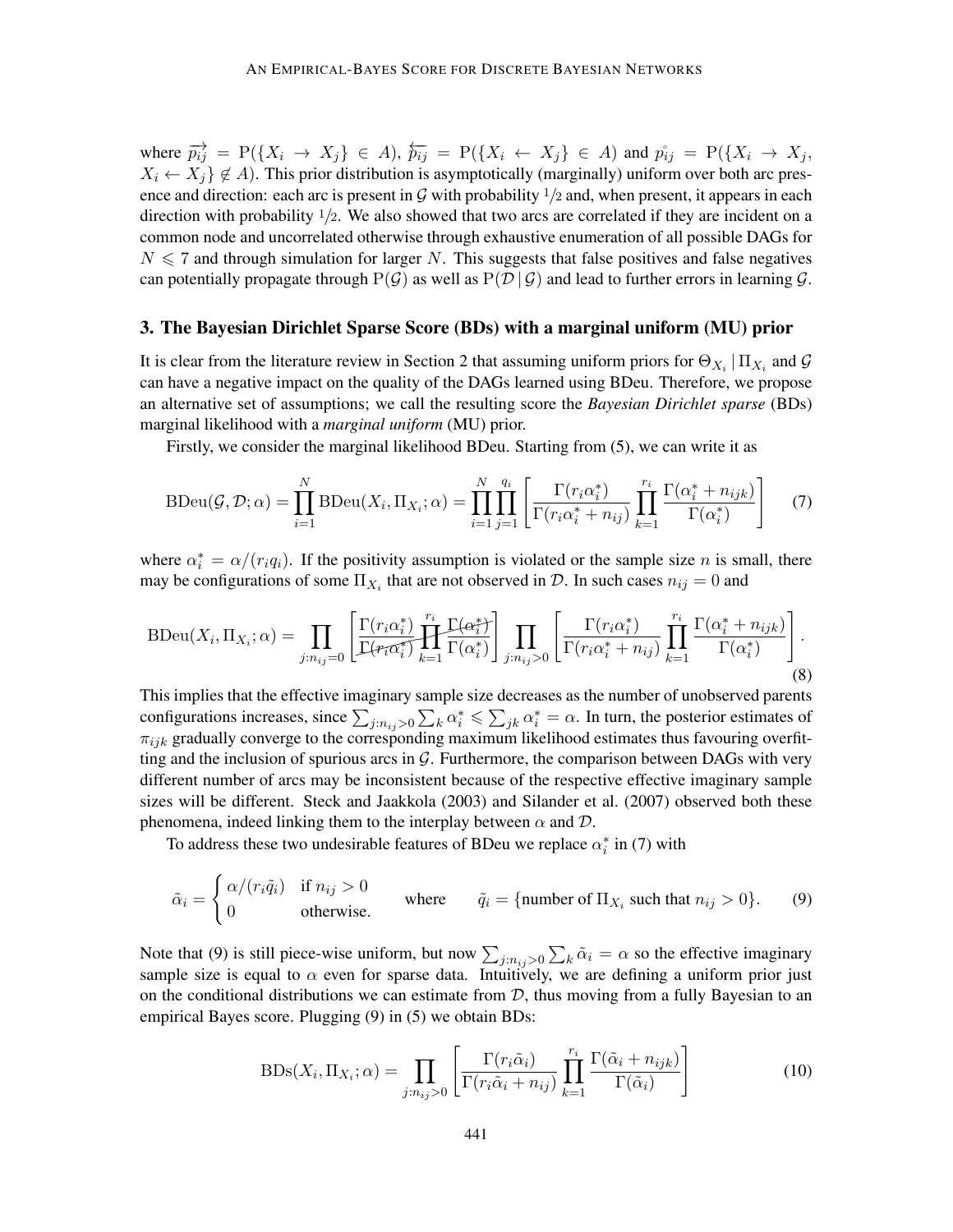If the positivity assumption holds, we will eventually observe all parents configurations in the data and thus  $BDS(X_i, \Pi_{X_i}; \alpha) \to BDeu(X_i, \Pi_{X_i}; \alpha)$  as  $n \to \infty$ . Note, however, that BDs is not score equivalent for finite *n* unless all  $n_{ij} > 0$ . A numeric example is given below, which also highlights how BDs can be computed in the same time as BDeu.

**Example 1** *Consider two binary variables*  $X_1$  *and*  $X_2$  *with data*  $D$  *comprising*  $x_{11} = 0$ *,*  $x_{12} = 0$ *,*  $x_{21} = 2, x_{22} = 5$  *where*  $x_{ij} = #\{X_1 = i, X_2 = j\}$ *. If*  $\alpha = 1, G_1 = \{X_1 \rightarrow X_2\}$  *and*  $\mathcal{G}_2 = \{X_2 \rightarrow X_1\}$ 

$$
BDs(\mathcal{G}_1, \mathcal{D}; 1) = \left[ \frac{\Gamma(1)}{\Gamma(1+7)} \frac{\Gamma(1/2+0)\Gamma(1/2+7)}{\Gamma(1/2)\Gamma(1/2)} \right] \left[ \frac{\Gamma(1)}{\Gamma(1+7)} \frac{\Gamma(1/2+2)\Gamma(1/2+5)}{\Gamma(1/2)\Gamma(1/2)} \right] = 0.0006,
$$

$$
BDs(\mathcal{G}_2, \mathcal{D}; 1) = \left[ \frac{\Gamma(1)}{\Gamma(1+7)} \frac{\Gamma(1/2+2)\Gamma(1/2+5)}{\Gamma(1/2)\Gamma(1/2)} \right]
$$

$$
\left[ \frac{\Gamma(1/2)\Gamma(1/2)}{\Gamma(1/2+2)\Gamma(1/2+5)} \frac{\Gamma(1/4+0)\Gamma(1/4+2)\Gamma(1/4+5)}{\Gamma(1/4)\Gamma(1/4)\Gamma(1/4)\Gamma(1/4)} \right] = 0.0009;
$$

as a term of comparison the empty DAG  $\mathcal{G}_0$  has  $BDs(\mathcal{G}_0, \mathcal{D}) = 0.0009$ .

In the general case we have  $BDS(X_i, \Pi_{X_i}; \alpha) = BDeu(X_i, \Pi_{X_i}; \alpha * q_i/\tilde{q}_i)$  which breaks the score equivalence condition in Heckerman et al. (1995) because of the uneven imaginary sample size associated with each node (like the K2 score). We can interpret  $\alpha * q_i / \tilde{q}_i$  as an adaptive regularisation hyperparameter that penalises  $X_i \,|\, \Pi_{X_i}$  that are not fully observed in  ${\cal D},$  which typically correspond to  $X_i$  with a large number of incoming arcs. Since Steck and Jaakkola (2003) showed that BDeu favours the inclusion of spurious arcs for sparse  $X_i | \Pi_{X_i}$ , this adaptive regularisation should lead to sparser DAGs and reduce overfitting, in turn improving predictive accuracy as well.

Secondly, we propose a modified prior over for  $\mathcal G$  with the same aims. We start from the consideration that score-based structure learning algorithms typically generate new candidate DAGs by a single arc addition, deletion or reversal. So, for example

$$
P(\mathcal{G} \cup \{X_j \to X_i\} | \mathcal{D}) > P(\mathcal{G} | \mathcal{D}) \Rightarrow \text{accept } \mathcal{G} \cup \{X_j \to X_i\} \text{ and discard } \mathcal{G}. \tag{11}
$$

When using the U prior we can rewrite (11) as

$$
\frac{P(\mathcal{G} \cup \{X_j \to X_i\} | \mathcal{D})}{P(\mathcal{G} | \mathcal{D})} = \frac{P(\mathcal{G} \cup \{X_j \to X_i\})}{P(\mathcal{G})} \frac{P(\mathcal{D} | \mathcal{G} \cup \{X_j \to X_i\})}{P(\mathcal{D} | \mathcal{G})} > 1.
$$
 (12)

The fact that U always simplifies is equivalent to assigning equal probabilities to all possible states of an arc (subject to the acyclicity constraint), say  $\overrightarrow{p_{ij}} = \overleftarrow{p_{ij}} = p_{ij} = 1/3$  using the notation in (6). In other words, U favours the inclusion of new arcs in  $G$  (subject to the acyclicity constraint) as  $\overrightarrow{p_{ij}} + \overleftarrow{p_{ij}} = \frac{2}{3}$ . Since Scutari (2013) also showed that arcs incident on a common node are correlated and may favour each other's inclusion, U may then contribute to overfitting  $\mathcal{G}$ .

Therefore, we introduce the *marginal uniform* (MU) prior, in which we assume an independent prior for each arc as in Castelo and Siebes (2000), with probabilities

$$
\overrightarrow{p_{ij}} = \overleftarrow{p_{ij}} = \frac{1}{4} \qquad \text{and} \qquad \overrightarrow{p_{ij}} = \frac{1}{2} \qquad \text{for all } i \neq j \qquad (13)
$$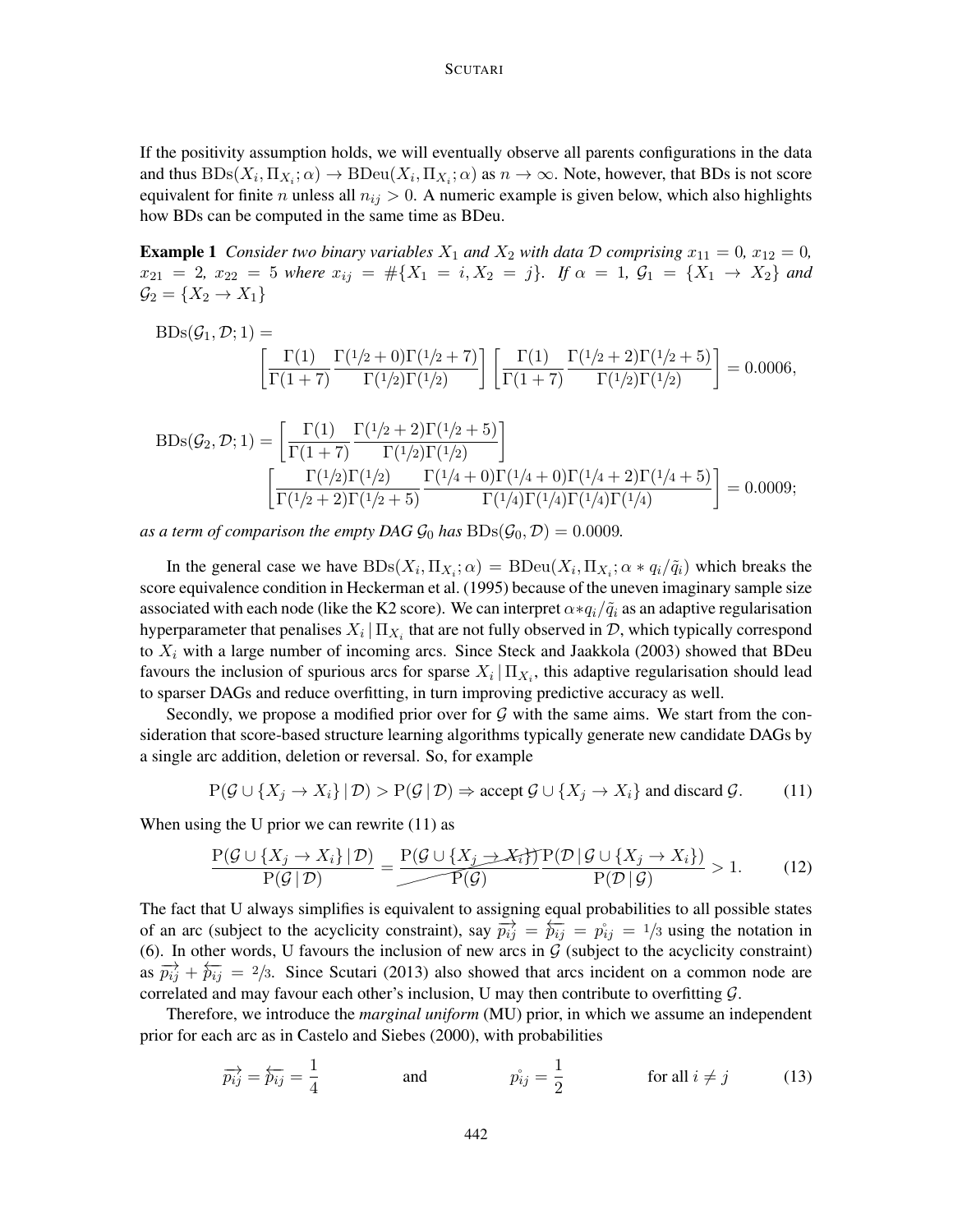as in Scutari (2013). These assumptions make MU computationally trivial to use: the ratio of the prior probabilities is  $1/2$  for arc addition, 2 for arc deletion and 1 for arc reversal, for all arcs. Furthermore, arc inclusion now has the same prior probability as arc exclusion  $(\vec{p}_{ij} + \vec{p}_{ij} = \vec{p}_{ij} =$  $1/2$ ) and arcs incident on a common are no longer correlated, thus limiting overfitting and preventing the inclusion of spurious arcs to propagate. However, the marginal distribution for each arc is the same as in  $(6)$  for large N, hence the name "marginal uniform".

## 4. Simulation Study

We assessed BDs and MU on a set of 10 reference BNs (Table 1) covering a wide range of  $N$  (8) to 442),  $p = |\Theta|$  (18 to 77K) and number of arcs |A| (8 to 602). For each BN, we generated 20 training samples of size  $n/p = 0.1, 0.2, 0.5, 1.0, 2.0,$  and 5.0 (to allow for meaningful comparisons between BNs with such different N and p) and we learned G using U+BDeu, U+BDs, MU+BDeu and MU+BDs with  $\alpha = 1, 5, 10$  on each sample. For U + BDeu we also considered the optimal  $\alpha$  from Steck (2008), denoted  $\alpha_{S}$ . In addition, we considered BIC as a term of comparison, since log BDeu  $\rightarrow$  BIC as  $n \rightarrow \infty$ . We measured the performance of different scoring strategies in terms of the quality of the learned DAG using the SHD distance (Tsamardinos et al., 2006) from the  $\mathcal{G}_{REF}$ of the reference BN; in terms of the number of arcs compared to  $|A_{REF}|$  in  $\mathcal{G}_{REF}$ ; and in terms of predictive accuracy, computing the log-likelihood on a test set of size 10K as an approximation of the corresponding Kullback-Leibler distance. For parameter learning, we used Dirichlet posterior estimates and  $\alpha = 1$  as suggested in Koller and Friedman (2009). All simulations were performed using the hill-climbing implementation in the *bnlearn* R package (Scutari, 2010), which provides several options for structure learning, parameter learning and inference on BNs (including the proposed MU and BDs). Since  $\alpha = 5$  produced performance measures that are always in between those for  $\alpha = 1$  and  $\alpha = 10$ , we omit its discussion for brevity.

SHD distances are reported in Table 2. MU+BDs outperforms U+BDeu for all BNs and  $n/p$  and is the best score overall in  $41/60$  simulations. BIC also outperforms U+BDeu in  $39/60$  simulations and is the best score overall in 9/60. For U+BDeu,  $\alpha = 1$  always results in a lower SHD than  $\alpha_s$ and  $\alpha = 10$ , which is in agreement with Ueno (2010). The improvement in SHD given by using BDs instead of BDeu and by using MU instead of U appears to be largely non-additive; MU+BDs in most cases has the same or nearly the same SHD as the best between U+BDs and MU+BDeu. However, MU+BDeu is tied with MU+BDs for the best SHD more often than U+BDs (21/60 vs 11/60) which suggests improvements in SHD can be attributed more to the use of MU than that of

| network         |     | A   | р      | network            |     | А   |       |
|-----------------|-----|-----|--------|--------------------|-----|-----|-------|
| ALARM           | 37  | 46  | 509    | <b>HAILFINDER</b>  | 56  | 66  | 2656  |
| <b>ANDES</b>    | 223 | 338 | 1157   | HEPAR <sub>2</sub> | 70  | 123 | 1453  |
| <b>ASIA</b>     | 8   | 8   | 18     | <b>INSURANCE</b>   | 27  | 52  | 984   |
| CHILD           | 20  | 25  | 230    | <b>PATHFINDER</b>  | 135 | 200 | 77155 |
| <b>DIABETES</b> | 413 | 602 | 429409 | <b>PIGS</b>        | 442 | 592 | 5618  |

Table 1: Reference BNs from the BN repository (Scutari, 2012) with the respective numbers of nodes (N), numbers of arcs (|A|) and numbers of parameters ( $p = |\Theta|$ ).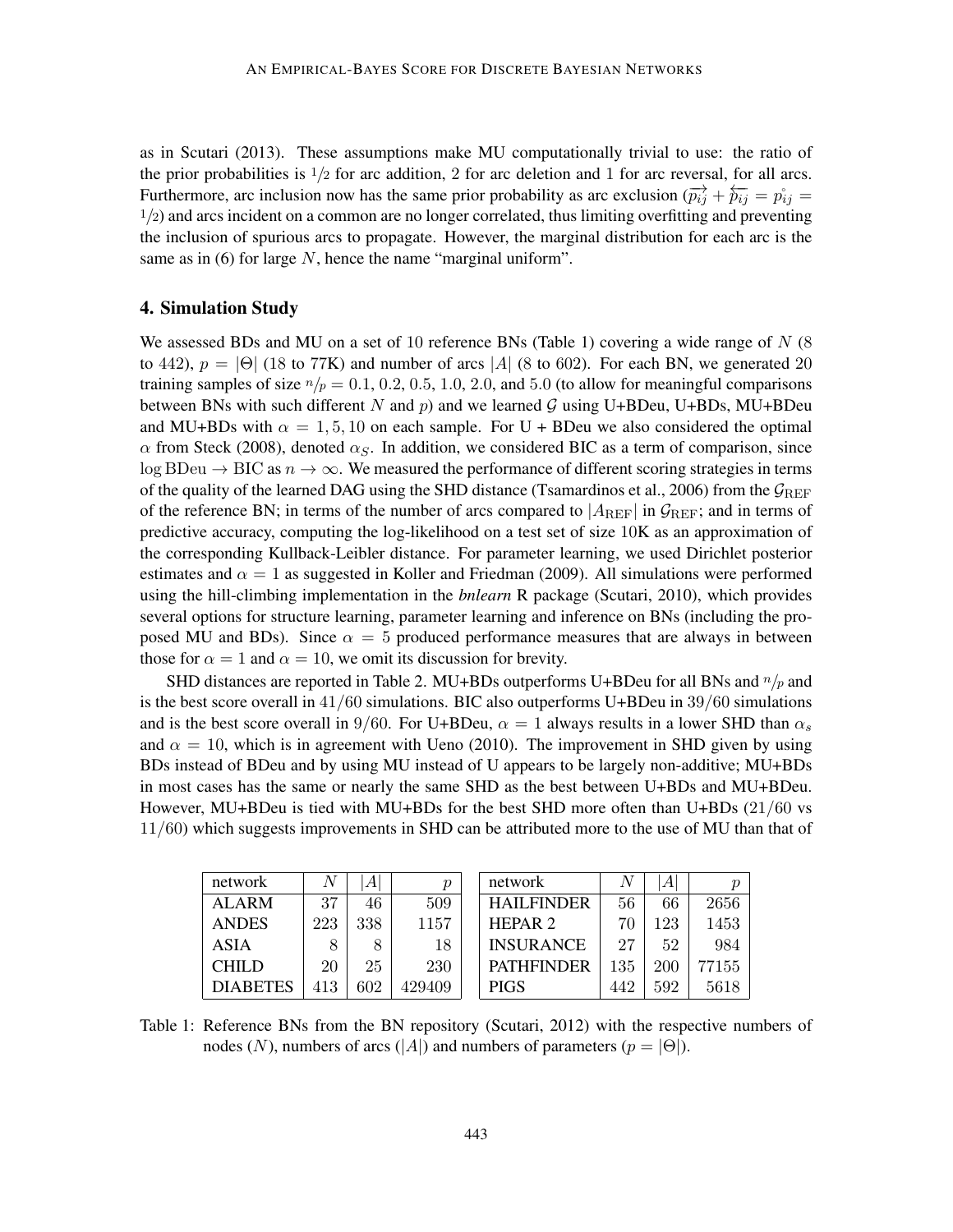# SCUTARI

| <b>NETWORK</b>    |                  | BIC   | $U + BDeu$ |            |                   |         | $U + BDs$ | $MU + BDeu$          |         | $MU + BDs$ |       |
|-------------------|------------------|-------|------------|------------|-------------------|---------|-----------|----------------------|---------|------------|-------|
|                   | n/p              |       | 1          | $\alpha_S$ | 10                | 1       | 10        | 1                    | 10      | 1          | 10    |
|                   | $0.1\,$          | 55.5  | 78.0       | 80.5       | 112.7             | 64.2    | 87.3      | 53.0                 | 83.5    | 53.0       | 65.5  |
|                   | $0.2\,$          | 50.8  | 49.2       | 56.1       | 92.8              | 49.5    | 75.2      | 39.6                 | 68.3    | 39.6       | 56.2  |
|                   | $0.5\,$          | 40.8  | 35.5       | 41.9       | 72.0              | 34.9    | 61.5      | 31.3                 | 53.5    | 31.3       | 46.1  |
| <b>ALARM</b>      | 1.0              | 33.7  | 31.9       | 37.6       | 62.6              | 29.1    | 51.8      | 27.1                 | 49.8    | 27.1       | 42.1  |
|                   | 2.0              | 28.1  | 26.3       | 31.9       | 53.1              | 23.1    | 44.5      | 22.9                 | 41.0    | 22.9       | 36.5  |
|                   | 5.0              | 22.6  | 24.4       | 30.1       | 41.6              | 20.9    | 35.0      | 20.4                 | 31.6    | 20.4       | 28.9  |
|                   | $\overline{0.1}$ | 367.6 | 642.1      | 997.6      | 1071.0            | 786.5   | 1367.8    | 439.9                | 765.9   | 439.9      | 829.9 |
|                   | 0.2              | 278.3 | 450.1      | 686.9      | 773.4             | 522.8   | 957.0     | 313.0                | 560.4   | 313.0      | 572.4 |
|                   | 0.5              | 197.4 | 264.9      | 445.3      | 576.0             | 278.4   | 590.7     | 197.1                | 409.1   | 197.1      | 386.2 |
| <b>ANDES</b>      | 1.0              | 147.3 | 196.3      | 320.7      | 467.1             | 196.3   | 434.3     | 143.3                | 331.4   | 143.3      | 299.4 |
|                   | 2.0              | 116.2 | 142.6      | 246.6      | 388.3             | 139.4   | 345.5     | 109.9                | 280.2   | 109.9      | 243.9 |
|                   | 5.0              | 78.3  | 103.5      | 172.2      | 289.2             | 100.8   | 253.6     | 78.2                 | 206.5   | 78.2       | 176.5 |
|                   | 0.1              | 8.3   | 16.9       | 16.9       | 16.9              | 8.3     | 8.3       | $\overline{\bf 8.0}$ | 8.0     | 8.0        | 8.0   |
|                   | $0.2\,$          | 8.6   | 14.1       | 14.1       | 14.1              | $8.5\,$ | 8.5       | 8.5                  | $8.0\,$ | 8.5        | 8.0   |
|                   | $0.5\,$          | 8.4   | 10.9       | 11.1       | 14.4              | $8.6\,$ | 10.1      | 8.5                  | $8.8\,$ | 8.5        | 8.0   |
| ASIA              | 1.0              | 8.3   | 9.7        | 9.8        | 14.1              | 8.5     | 11.2      | 8.2                  | 10.7    | 8.2        | 9.6   |
|                   | 2.0              | 8.1   | 8.2        | 8.3        | 13.2              | 8.6     | 12.2      | $\bf 7.2$            | 10.2    | 7.2        | 9.6   |
|                   | 5.0              | 6.0   | 5.9        | 5.9        | 11.5              | 5.7     | 10.3      | 5.7                  | 9.7     | 5.7        | 8.1   |
|                   | $\overline{0.1}$ | 28.4  | 39.6       | 44.8       | $\overline{51.5}$ | 38.6    | 46.5      | 31.6                 | 36.5    | 31.6       | 33.6  |
|                   | $0.2\,$          | 25.2  | 26.9       | 33.0       | 36.0              | 29.9    | 38.1      | 24.6                 | 27.5    | 24.6       | 27.8  |
|                   | 0.5              | 21.0  | 21.1       | 23.6       | 25.0              | 21.4    | 24.6      | 18.9                 | 21.1    | 18.9       | 20.7  |
| <b>CHILD</b>      | 1.0              | 18.5  | 18.1       | 20.0       | 19.9              | 18.1    | 20.0      | 17.7                 | 18.0    | 17.7       | 17.8  |
|                   | 2.0              | 16.1  | 17.0       | 15.6       | 15.4              | 17.0    | 15.4      | 15.8                 | 13.4    | 15.8       | 13.4  |
|                   | 5.0              | 14.4  | 14.7       | 12.4       | 12.3              | 14.7    | 12.3      | 12.8                 | 9.4     | 12.8       | 9.4   |
|                   | 0.1              | 484.3 | 399.9      | 522.6      | 444.8             | 387.8   | 378.8     | 400.4                | 429.5   | 400.4      | 378.6 |
| <b>DIABETES</b>   | 0.2              | 549.4 | 381.0      | 533.2      | 435.0             | 377.5   | 383.2     | 381.0                | 385.6   | 381.0      | 377.3 |
|                   | 0.5              | 416.8 | 399.6      | 531.2      | 440.0             | 387.9   | 373.9     | 392.2                | 430.0   | 392.2      | 373.9 |
|                   | 1.0              | 412.3 | 373.0      | 530.9      | 420.3             | 375.0   | 372.2     | 368.5                | 415.8   | 368.5      | 372.1 |
|                   | 2.0              | 384.8 | 380.9      | 551.6      | 435.3             | 365.6   | 395.7     | 375.7                | 432.8   | 375.7      | 395.0 |
|                   | 5.0              | 402.1 | 413.6      | 599.0      | 465.0             | 408.0   | 427.0     | 412.6                | 465.8   | 412.6      | 426.7 |
|                   | 0.1              | 63.1  | 66.4       | 49.6       | 50.4              | 62.0    | 46.1      | 63.0                 | 48.0    | 63.0       | 48.1  |
|                   | $0.2\,$          | 48.9  | 54.7       | 44.1       | 40.8              | 50.6    | 36.3      | 51.7                 | 38.4    | 51.7       | 45.3  |
|                   | 0.5              | 31.9  | 40.0       | 46.9       | 35.1              | 34.7    | 29.9      | 36.8                 | 32.1    | 36.8       | 38.5  |
| <b>HAILFINDER</b> | 1.0              | 34.5  | 33.8       | 48.4       | 40.5              | 31.1    | 35.3      | 30.7                 | 39.2    | 30.7       | 35.2  |
|                   | 2.0              | 36.4  | 42.0       | 38.8       | 38.4              | 36.0    | 33.3      | 39.0                 | 37.1    | 39.0       | 33.1  |
|                   | 5.0              | 16.9  | 24.4       | 27.9       | 21.1              | 18.4    | 15.1      | 21.4                 | 19.0    | 21.4       | 15.0  |
|                   | 0.1              | 143.0 | 183.7      | 226.7      | 269.9             | 192.4   | 292.2     | 149.1                | 209.8   | 149.1      | 210.2 |
|                   | 0.2              | 126.6 | 153.7      | 183.8      | 220.2             | 157.4   | 231.1     | 134.3                | 175.6   | 134.3      | 171.9 |
|                   | 0.5              | 101.5 | 115.1      | 138.6      | 166.6             | 116.8   | 167.3     | 105.3                | 138.2   | 105.3      | 134.2 |
| HEPAR2            | 1.0              | 85.0  | 93.0       | 108.5      | 132.8             | 94.2    | 128.1     | 88.0                 | 109.8   | 88.0       | 105.8 |
|                   | 2.0              | 73.9  | 76.5       | 89.3       | 106.6             | 77.5    | 102.3     | 75.0                 | 89.0    | 75.0       | 87.0  |
|                   | 5.0              | 58.6  | 60.1       | 63.0       | 73.0              | 60.5    | 69.5      | 58.7                 | 62.2    | 58.6       | 59.5  |
|                   | 0.1              | 49.5  | 50.6       | 57.1       | 67.8              | 53.0    | 63.0      | 48.5                 | 59.7    | 48.5       | 56.9  |
|                   | 0.2              | 46.3  | 47.5       | 55.5       | 63.8              | 49.4    | 60.1      | 45.9                 | 58.5    | 45.9       | 53.7  |
|                   | 0.5              | 46.9  | 45.9       | 52.5       | 59.0              | 45.9    | 52.2      | 43.6                 | 55.5    | 43.6       | 49.1  |
| <b>INSURANCE</b>  | 1.0              | 49.8  | 42.3       | 48.0       | 53.6              | 43.7    | 50.2      | 42.3                 | 51.0    | 42.2       | 46.3  |
|                   | 2.0              | 46.4  | 42.9       | 48.0       | 53.9              | 42.8    | 49.0      | 43.0                 | 51.6    | 42.6       | 46.2  |
|                   | 5.0              | 47.1  | 39.5       | 44.3       | 48.8              | 39.1    | 46.2      | 39.5                 | 47.2    | 39.1       | 44.6  |
|                   | 0.1              | 278.2 | 269.2      | 398.1      | 345.9             | 250.3   | 292.9     | 237.8                | 309.0   | 237.8      | 257.9 |
| <b>PATHFINDER</b> | 0.2              | 261.0 | 256.2      | 382.7      | 336.2             | 221.1   | 251.2     | 234.2                | 304.6   | 234.2      | 246.8 |
|                   | $0.5\,$          | 259.6 | 255.0      | 351.6      | 299.4             | 189.2   | 203.2     | 234.2                | 277.4   | 234.2      | 193.7 |
|                   | $1.0\,$          | 240.2 | 242.8      | 342.0      | 289.4             | 171.3   | 182.6     | 220.5                | 264.9   | 220.5      | 173.8 |
|                   | 2.0              | 225.9 | 232.3      | 333.9      | 277.8             | 156.9   | 169.7     | 218.2                | 253.2   | 218.2      | 177.8 |
|                   | 5.0              | 218.5 | 208.1      | 320.5      | 263.4             | 124.7   | 130.2     | 189.8                | 239.2   | 189.8      | 119.5 |
|                   | 0.1              | 130.7 | 114.8      | 155.4      | 203.3             | 116.2   | 163.0     | 106.3                | 166.7   | 106.3      | 146.7 |
|                   | 0.2              | 118.0 | 137.1      | 142.3      | 165.6             | 136.7   | 127.5     | 127.5                | 143.2   | 127.5      | 111.5 |
|                   | $0.5\,$          | 131.1 | 132.9      | 134.8      | 142.4             | 131.3   | 110.5     | 122.6                | 126.5   | 122.6      | 95.4  |
| PIGS              | 1.0              | 133.8 | 135.2      | 136.2      | 138.9             | 132.5   | 104.8     | 122.0                | 124.5   | 122.0      | 91.2  |
|                   | 2.0              | 138.7 | 142.8      | 143.6      | 144.8             | 137.2   | 109.0     | 128.2                | 128.8   | 128.2      | 89.0  |
|                   | 5.0              | 149.8 | 155.5      | 155.1      | 156.6             | 150.2   | 116.9     | 140.6                | 140.7   | 140.6      | 99.2  |

Table 2: Average SHD distance from  $\mathcal{G}_{REF}$  (lower is better, best in bold).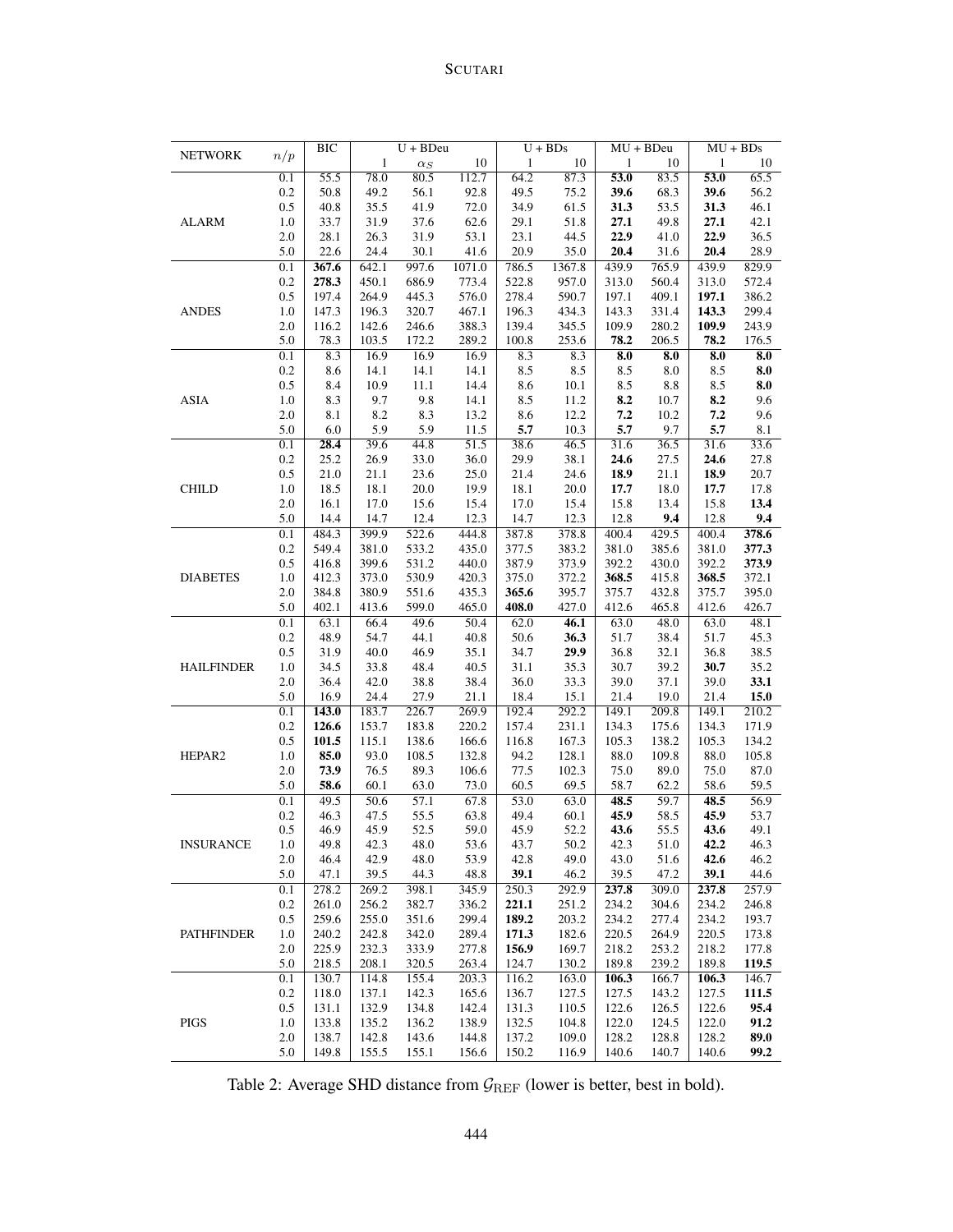BDs. The higher SHD for U+BDeu is a consequence of the higher number of arcs present in the learned DAGs, shown in Table 3. Both MU+BDs and BIC learn fewer arcs than U+BDeu in 59/60 simulations for both  $\alpha = 1$  and  $\alpha = 10$ ; U+BDeu learns too many arcs (i.e., the ratio with  $|A_{\text{REF}}|$ is greater than 1) in 38/60 simulations even for  $\alpha = 1$ , as opposed to 23/60 (MU+BDs) and 18/60 (BIC). As we argued in Section 3, replacing U with MU results in DAGs with fewer arcs for all BNs and  $n/p$ . Replacing BDeu with BDs results in fewer arcs in 32/60 simulations for  $\alpha = 1$  and in 59/60 for  $\alpha = 10$ , which suggests that the overfitting observed for U+BDeu can be attributed to both U and BDeu.

The rescaled predictive log-likelihoods in Table 4 show that U+BDeu never outperforms MU+BDs for  $n/p < 1.0$  for the same  $\alpha$ ; for larger  $n/p$  all scores are tied, and are not reported for brevity. U+BDeu for  $\alpha_s$  is at best tied with the corresponding score for  $\alpha = 1$  or  $\alpha = 10$ . The overall best score is MU+BDs for  $7/10$  BNs and BIC for the remaining  $3/10$ .

### 5. Conclusions and Discussion

In this paper we proposed a new posterior score for discrete BN structure learning. We defined it as the combination of a new prior over the space of DAGs, the "marginal uniform" (MU) prior, and of a new empirical Bayes marginal likelihood, which we call "Bayesian Dirichlet sparse" (BDs). Both have been designed to address the inconsistent behaviour of the classic uniform (U) prior and of BDeu explored by Silander et al. (2007), Steck and Jaakkola (2003) and Ueno (2010) among others. In particular, our aim was to prevent the inclusion of spurious arcs.

In an extensive simulation study using 10 reference BNs we find that MU+BDs outperforms U+BDeu for all combinations of BN and sample sizes, both in the quality of the learned DAGs and in predictive accuracy. This is achieved without increasing the computational complexity of the posterior score, since MU+BDs can be computed in the same time as U+BDeu. In this respect, the posterior score we propose is preferable to similar proposals in the literature. For instance, the NIP-BIC score from Ueno (2011) and the NIP-BDe/Expected log-BDe scores from Ueno and Uto (2012) outperform BDeu but at a significant computational cost. The same is true for the optimal  $\alpha$  proposed by Steck (2008) for BDeu, whose estimation requires multiple runs of the structure learning algorithm to converge. The Max-BDe and Min-BDe scores in Scanagatta et al. (2014) overcome in part the limitations of BDeu by optimising for either goodness of fit at the expense of predictive accuracy, or vice versa. As a further term of comparison, we also included BIC in the simulation; while it outperforms U+BDeu in some circumstances and it is computationally efficient, MU+BDs is better overall in the DAGs it learns and in predictive accuracy.

### References

- C. F. Aliferis, A. Statnikov, I. Tsamardinos, S. Mani, and X. D. Koutsoukos. Local Causal and Markov Blanket Induction for Causal Discovery and Feature Selection for Classification Part I: Algorithms and Empirical Evaluation. *Journal of Machine Learning Research*, 11:171–234, 2010.
- R. Castelo and A. Siebes. Priors on Network Structures. Biasing the Search for Bayesian Networks. *International Journal of Approximate Reasoning*, 24(1):39–57, 2000.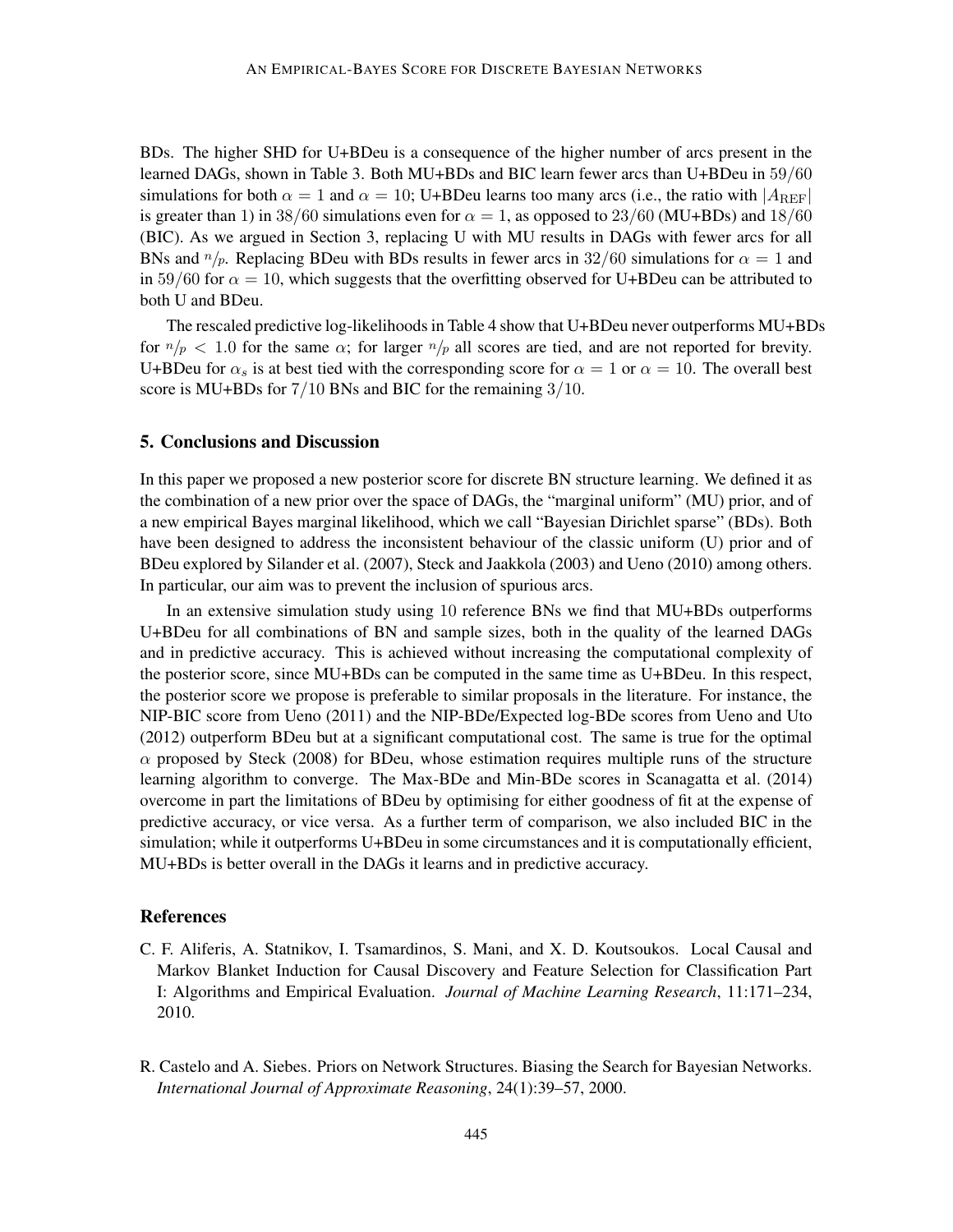# SCUTARI

| <b>NETWORK</b>    |         | BIC   |              | $U + BDeu$ |       |              | $U + BDs$ |       | MU + BDeu |              | $MU + BDs$ |
|-------------------|---------|-------|--------------|------------|-------|--------------|-----------|-------|-----------|--------------|------------|
|                   | n/p     |       | $\mathbf{1}$ | $\alpha_S$ | 10    | $\mathbf{1}$ | 10        | 1     | 10        | $\mathbf{1}$ | 10         |
|                   | 0.1     | 0.596 | 1.635        | 1.697      | 2.550 | 1.329        | 1.875     | 1.040 | 1.854     | 1.040        | 1.351      |
| <b>ALARM</b>      | 0.2     | 0.662 | 1.272        | 1.448      | 2.278 | 1.321        | 1.874     | 1.049 | 1.730     | 1.049        | 1.436      |
|                   | 0.5     | 0.746 | 1.174        | 1.290      | 1.993 | 1.213        | 1.775     | 1.060 | 1.605     | 1.060        | 1.436      |
|                   | $1.0\,$ | 0.859 | 1.165        | 1.302      | 1.830 | 1.180        | 1.667     | 1.071 | 1.553     | 1.071        | 1.426      |
|                   | 2.0     | 0.972 | 1.117        | 1.236      | 1.664 | 1.098        | 1.528     | 1.064 | 1.445     | 1.064        | 1.377      |
|                   | 5.0     | 1.092 | 1.098        | 1.208      | 1.457 | 1.086        | 1.386     | 1.061 | 1.286     | 1.061        | 1.252      |
|                   | 0.1     | 1.069 | 1.910        | 3.020      | 3.248 | 2.339        | 4.121     | 1.294 | 2.329     | 1.294        | 2.510      |
|                   | 0.2     | 1.032 | 1.550        | 2.303      | 2.570 | 1.764        | 3.115     | 1.129 | 1.926     | 1.129        | 1.963      |
| <b>ANDES</b>      | 0.5     | 1.018 | 1.224        | 1.794      | 2.195 | 1.258        | 2.236     | 1.011 | 1.694     | 1.011        | 1.622      |
|                   | 1.0     | 1.011 | 1.156        | 1.556      | 1.999 | 1.154        | 1.898     | 0.991 | 1.593     | 0.991        | 1.496      |
|                   | 2.0     | 1.007 | 1.073        | 1.399      | 1.829 | 1.063        | 1.702     | 0.996 | 1.507     | 0.996        | 1.399      |
|                   | 5.0     | 0.999 | 1.056        | 1.275      | 1.642 | 1.046        | 1.541     | 0.970 | 1.394     | 0.970        | 1.309      |
|                   | 0.1     | 0.163 | 2.038        | 2.038      | 2.038 | 0.163        | 0.163     | 0.000 | 0.000     | 0.000        | 0.000      |
|                   | 0.2     | 0.338 | 1.669        | 1.669      | 1.669 | 0.163        | 0.163     | 0.163 | 0.000     | 0.163        | 0.000      |
|                   | 0.5     | 0.381 | 1.306        | 1.337      | 1.744 | 0.412        | 0.706     | 0.281 | 0.662     | 0.281        | 0.150      |
| ASIA              | 1.0     | 0.312 | 1.031        | 1.094      | 1.731 | 0.338        | 0.881     | 0.231 | 1.044     | 0.231        | 0.463      |
|                   | 2.0     | 0.544 | 1.025        | 1.031      | 1.769 | 0.762        | 1.325     | 0.544 | 1.238     | 0.544        | 0.838      |
|                   | 5.0     | 0.688 | 1.012        | 1.012      | 1.781 | 0.863        | 1.406     | 0.700 | 1.356     | 0.700        | 1.019      |
|                   | 0.1     | 0.442 | 1.150        | 1.470      | 1.802 | 1.114        | 1.564     | 0.788 | 1.098     | 0.788        | 0.956      |
|                   | 0.2     | 0.588 | 0.894        | 1.250      | 1.366 | 1.014        | 1.444     | 0.744 | 0.992     | 0.744        | 0.998      |
|                   | 0.5     | 0.642 | 0.730        | 1.080      | 1.134 | 0.744        | 1.132     | 0.658 | 0.942     | 0.658        | 0.950      |
| <b>CHILD</b>      | 1.0     | 0.730 | 0.774        | 1.006      | 1.020 | 0.772        | 1.016     | 0.736 | 0.912     | 0.736        | 0.920      |
|                   | 2.0     | 0.808 | 0.842        | 1.000      | 0.994 | 0.842        | 0.994     | 0.820 | 0.962     | 0.820        | 0.962      |
|                   | 5.0     | 0.914 | 0.908        | 1.046      | 1.034 | 0.908        | 1.034     | 0.898 | 1.012     | 0.898        | 1.012      |
|                   | 0.1     | 1.023 | 1.107        | 1.419      | 1.252 | 1.122        | 1.158     | 1.107 | 1.229     | 1.107        | 1.157      |
|                   | 0.2     | 1.065 | 1.115        | 1.447      | 1.237 | 1.136        | 1.169     | 1.115 | 1.200     | 1.115        | 1.168      |
|                   | 0.5     | 1.051 | 1.150        | 1.442      | 1.224 | 1.158        | 1.189     | 1.138 | 1.205     | 1.138        | 1.189      |
| <b>DIABETES</b>   | 1.0     | 1.048 | 1.156        | 1.499      | 1.236 | 1.164        | 1.193     | 1.149 | 1.228     | 1.149        | 1.193      |
|                   | 2.0     | 1.083 | 1.176        | 1.539      | 1.281 | 1.192        | 1.264     | 1.167 | 1.276     | 1.167        | 1.262      |
|                   | 5.0     | 1.158 | 1.260        | 1.619      | 1.349 | 1.281        | 1.322     | 1.261 | 1.350     | 1.260        | 1.321      |
|                   | 0.1     | 0.699 | 0.774        | 1.077      | 0.972 | 0.707        | 0.880     | 0.714 | 0.928     | 0.714        | 0.862      |
|                   | 0.2     | 0.782 | 0.901        | 1.098      | 0.977 | 0.839        | 0.880     | 0.852 | 0.942     | 0.852        | 0.873      |
|                   | 0.5     | 0.843 | 0.933        | 1.117      | 0.995 | 0.854        | 0.886     | 0.886 | 0.970     | 0.886        | 0.892      |
| <b>HAILFINDER</b> | 1.0     | 0.892 | 0.967        | 1.145      | 1.014 | 0.884        | 0.904     | 0.919 | 0.992     | 0.919        | 0.901      |
|                   | 2.0     | 0.898 | 0.989        | 1.189      | 1.049 | 0.898        | 0.942     | 0.943 | 1.027     | 0.943        | 0.936      |
|                   | 5.0     | 0.986 | 1.059        | 1.231      | 1.099 | 0.968        | 0.978     | 1.013 | 1.067     | 1.013        | 0.977      |
|                   | 0.1     | 0.451 | 0.886        | 1.338      | 1.723 | 0.972        | 1.944     | 0.527 | 1.198     | 0.527        | 1.202      |
|                   | 0.2     | 0.433 | 0.739        | 1.121      | 1.472 | 0.786        | 1.576     | 0.491 | 1.063     | 0.491        | 1.039      |
|                   | 0.5     | 0.467 | 0.654        | 0.962      | 1.250 | 0.680        | 1.252     | 0.498 | 0.967     | 0.498        | 0.922      |
| HEPAR2            | 1.0     | 0.525 | 0.635        | 0.885      | 1.140 | 0.653        | 1.111     | 0.551 | 0.908     | 0.551        | 0.875      |
|                   | 2.0     | 0.588 | 0.660        | 0.885      | 1.069 | 0.668        | 1.041     | 0.598 | 0.890     | 0.598        | 0.873      |
|                   | 5.0     | 0.681 | 0.726        | 0.918      | 1.020 | 0.729        | 0.992     | 0.697 | 0.913     | 0.697        | 0.887      |
|                   | 0.1     | 0.405 | 0.626        | 0.829      | 1.042 | 0.663        | 0.937     | 0.549 | 0.870     | 0.549        | 0.779      |
|                   | 0.2     | 0.447 | 0.647        | 0.825      | 1.010 | 0.674        | 0.927     | 0.603 | 0.901     | 0.603        | 0.819      |
|                   | 0.5     | 0.535 | 0.689        | 0.859      | 1.048 | 0.700        | 0.906     | 0.662 | 0.962     | 0.662        | 0.830      |
| <b>INSURANCE</b>  | $1.0\,$ | 0.638 | 0.760        | 0.906      | 1.054 | 0.776        | 0.941     | 0.746 | 0.989     | 0.746        | 0.870      |
|                   | 2.0     | 0.723 | 0.806        | 0.942      | 1.103 | 0.811        | 1.012     | 0.799 | 1.058     | 0.799        | 0.941      |
|                   | 5.0     | 0.797 | 0.880        | 1.011      | 1.096 | 0.887        | 1.040     | 0.870 | 1.057     | 0.870        | 0.994      |
| <b>PATHFINDER</b> | 0.1     | 0.815 | 1.154        | 1.862      | 1.591 | 1.062        | 1.337     | 0.961 | 1.391     | 0.961        | 1.112      |
|                   | 0.2     | 0.805 | 1.096        | 1.852      | 1.538 | 0.992        | 1.190     | 0.941 | 1.376     | 0.941        | 1.044      |
|                   | 0.5     | 0.871 | 1.096        | 1.846      | 1.438 | 0.985        | 1.102     | 0.963 | 1.320     | 0.963        | 1.014      |
|                   | 1.0     | 0.864 | 1.081        | 1.871      | 1.477 | 0.965        | 1.068     | 0.951 | 1.343     | 0.951        | 0.999      |
|                   | $2.0\,$ | 0.859 | 1.095        | 1.907      | 1.470 | 0.966        | 1.014     | 1.004 | 1.346     | 1.004        | 0.958      |
|                   | 5.0     | 0.864 | 1.071        | 1.945      | 1.467 | 0.919        | 0.974     | 0.985 | 1.347     | 0.985        | 0.946      |
|                   | 0.1     | 1.047 | 1.050        | 1.098      | 1.176 | 1.049        | 1.156     | 1.044 | 1.122     | 1.044        | 1.112      |
|                   | 0.2     | 1.059 | 1.063        | 1.071      | 1.112 | 1.062        | 1.091     | 1.052 | 1.082     | 1.052        | 1.065      |
|                   | 0.5     | 1.062 | 1.065        | 1.067      | 1.079 | 1.063        | 1.060     | 1.059 | 1.066     | 1.059        | 1.048      |
| PIGS              | 1.0     | 1.064 | 1.067        | 1.069      | 1.073 | 1.064        | 1.051     | 1.058 | 1.062     | 1.058        | 1.044      |
|                   | 2.0     | 1.073 | 1.075        | 1.076      | 1.079 | 1.069        | 1.074     | 1.062 | 1.066     | 1.062        | 1.044      |
|                   | 5.0     | 1.078 | 1.085        | 1.085      | 1.086 | 1.079        | 1.061     | 1.074 | 1.074     | 1.074        | 1.052      |

Table 3: Average number of arcs (rescaled by  $|A_{REF}|$ ; closer to 1 is better, best in bold).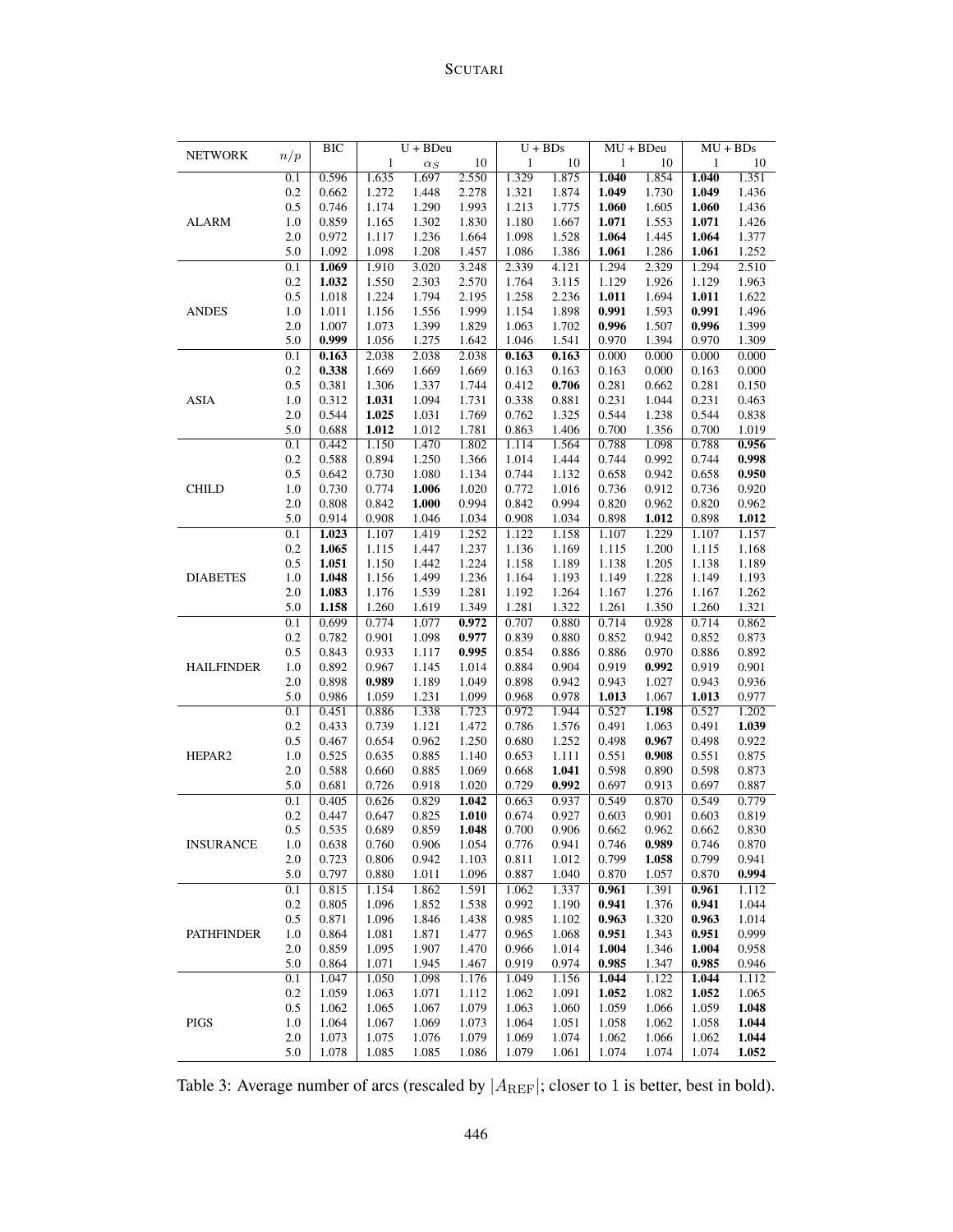| <b>NETWORK</b>    | n/p | BIC   |       | $U + BDeu$ |       | $U + BDs$ |       | $MU + BDeu$ |                   | $MU + BDs$ |                   |
|-------------------|-----|-------|-------|------------|-------|-----------|-------|-------------|-------------------|------------|-------------------|
|                   |     |       | 1     | $\alpha_S$ | 10    | 1         | 10    | 1           | 10                | 1          | 10                |
| <b>ALARM</b>      | 0.1 | 1.54  | 1.67  | 1.68       | 1.85  | 1.67      | 1.80  | 1.51        | 1.69              | 1.51       | 1.60              |
|                   | 0.2 | 1.33  | 1.32  | 1.34       | 1.44  | 1.35      | 1.43  | 1.29        | 1.36              | 1.29       | 1.34              |
|                   | 0.5 | 1.21  | 1.17  | 1.17       | 1.21  | 1.17      | 1.20  | 1.16        | 1.18              | 1.16       | 1.17              |
| <b>ANDES</b>      | 0.1 | 11.12 | 13.14 | 17.56      | 18.59 | 14.75     | 24.40 | 11.90       | 15.77             | 11.90      | 17.77             |
|                   | 0.2 | 10.00 | 10.56 | 11.53      | 11.96 | 10.88     | 13.30 | 10.16       | 11.13             | 10.16      | 11.47             |
|                   | 0.5 | 9.50  | 9.60  | 9.80       | 9.96  | 9.63      | 10.07 | 9.53        | 9.73              | 9.53       | 9.74              |
|                   | 0.1 | 0.41  | 0.47  | 0.47       | 0.47  | 0.41      | 0.41  | 0.39        | 0.39              | 0.39       | 0.39              |
| <b>ASIA</b>       | 0.2 | 0.37  | 0.39  | 0.39       | 0.39  | 0.36      | 0.36  | 0.36        | 0.36              | 0.36       | 0.36              |
|                   | 0.5 | 0.31  | 0.32  | 0.32       | 0.33  | 0.32      | 0.31  | 0.31        | 0.30              | 0.31       | 0.31              |
|                   | 0.1 | 1.82  | 2.03  | 2.19       | 2.30  | 2.07      | 2.31  | 1.91        | 2.04              | 1.91       | 2.00              |
| <b>CHILD</b>      | 0.2 | 1.58  | 1.66  | 1.77       | 1.82  | 1.71      | 1.88  | 1.62        | 1.68              | 1.62       | 1.69              |
|                   | 0.5 | 1.39  | 1.40  | 1.44       | 1.46  | 1.40      | 1.46  | 1.39        | 1.42              | 1.39       | 1.42              |
| <b>DIABETES</b>   | 0.1 | 20.54 | 19.40 | 19.26      | 19.27 | 19.34     | 19.26 | 19.40       | 19.26             | 19.40      | 19.26             |
|                   | 0.2 | 19.87 | 19.14 | 19.13      | 19.13 | 19.20     | 19.13 | 19.14       | 19.10             | 19.14      | 19.13             |
|                   | 0.5 | 19.24 | 19.05 | 19.03      | 19.04 | 19.10     | 19.00 | 19.05       | 19.04             | 19.05      | 19.00             |
|                   | 0.1 | 5.31  | 5.31  | 5.24       | 5.23  | 5.30      | 5.23  | 5.31        | $\overline{5.22}$ | 5.31       | $\overline{5.22}$ |
| <b>HAILFINDER</b> | 0.2 | 5.13  | 5.13  | 5.09       | 5.09  | 5.12      | 5.08  | 5.13        | 5.08              | 5.13       | 5.08              |
|                   | 0.5 | 5.01  | 5.01  | 5.00       | 5.01  | 5.01      | 4.99  | 5.01        | 4.99              | 5.01       | 4.99              |
|                   | 0.1 | 3.49  | 3.73  | 3.98       | 4.24  | 3.81      | 4.68  | 3.58        | 3.90              | 3.58       | 4.04              |
| HEPAR2            | 0.2 | 3.37  | 3.45  | 3.54       | 3.63  | 3.47      | 3.74  | 3.40        | 3.51              | 3.40       | 3.53              |
|                   | 0.5 | 3.30  | 3.32  | 3.34       | 3.36  | 3.32      | 3.37  | 3.31        | 3.33              | 3.31       | 3.33              |
|                   | 0.1 | 1.61  | 1.59  | 1.60       | 1.64  | 1.59      | 1.66  | 1.58        | 1.61              | 1.58       | 1.62              |
| <b>INSURANCE</b>  | 0.2 | 1.52  | 1.46  | 1.46       | 1.47  | 1.46      | 1.49  | 1.46        | 1.47              | 1.46       | 1.47              |
|                   | 0.5 | 1.43  | 1.38  | 1.37       | 1.37  | 1.38      | 1.38  | 1.38        | 1.37              | 1.38       | 1.37              |
| <b>PATHFINDER</b> | 0.1 | 2.65  | 2.51  | 2.49       | 2.49  | 2.50      | 2.49  | 2.51        | 2.49              | 2.51       | 2.49              |
|                   | 0.2 | 2.54  | 2.43  | 2.43       | 2.43  | 2.43      | 2.43  | 2.43        | 2.43              | 2.43       | 2.43              |
|                   | 0.5 | 2.45  | 2.39  | 2.38       | 2.39  | 2.39      | 2.38  | 2.39        | 2.39              | 2.39       | 2.38              |
|                   | 0.1 | 33.49 | 33.25 | 33.29      | 33.36 | 33.24     | 33.36 | 33.24       | 33.31             | 33.24      | 33.31             |
| <b>PIGS</b>       | 0.2 | 33.15 | 33.13 | 33.14      | 33.16 | 33.13     | 33.15 | 33.13       | 33.14             | 33.13      | 33.14             |
|                   | 0.5 | 33.05 | 33.05 | 33.04      | 33.05 | 33.04     | 33.04 | 33.04       | 33.04             | 33.04      | 33.04             |

Table 4: Average predictive log-likelihood (rescaled by  $-10000$ ; lower is better, best in bold).  $n/p = 1.0, 2.0, 5.0$  showed the same value for all scores and are omitted for brevity.

- D. M. Chickering. A Transformational Characterization of Equivalent Bayesian Network Structures. In *Proceedings of the 11th Conference on Uncertainty in Artificial Intelligence*, pages 87–98, 1995.
- G. F. Cooper and E. Herskovits. A Bayesian Method for Constructing Bayesian Belief Networks from Databases. In *Proceedings of the 7th Conference on Uncertainty in Artificial Intelligence*, pages 86–94, 1991.
- T. M. Cover and J. A. Thomas. *Elements of Information Theory*. Wiley, 2nd edition, 2006.
- J. Cussens. Bayesian Network Learning with Cutting Planes. In F. G. Cozman and A. Pfeffer, editors, *Proceedings of the 27th Conference on Uncertainty in Artificial Intelligence*, pages 153– 160, 2011.
- D. Geiger and D. Heckerman. Learning Gaussian Networks. In *Proceedings of the 10th Conference on Uncertainty in Artificial Intelligence*, pages 235–243, 1994.
- F. Harary and E. M. Palmer. *Graphical Enumeration*. Academic Press, 1973.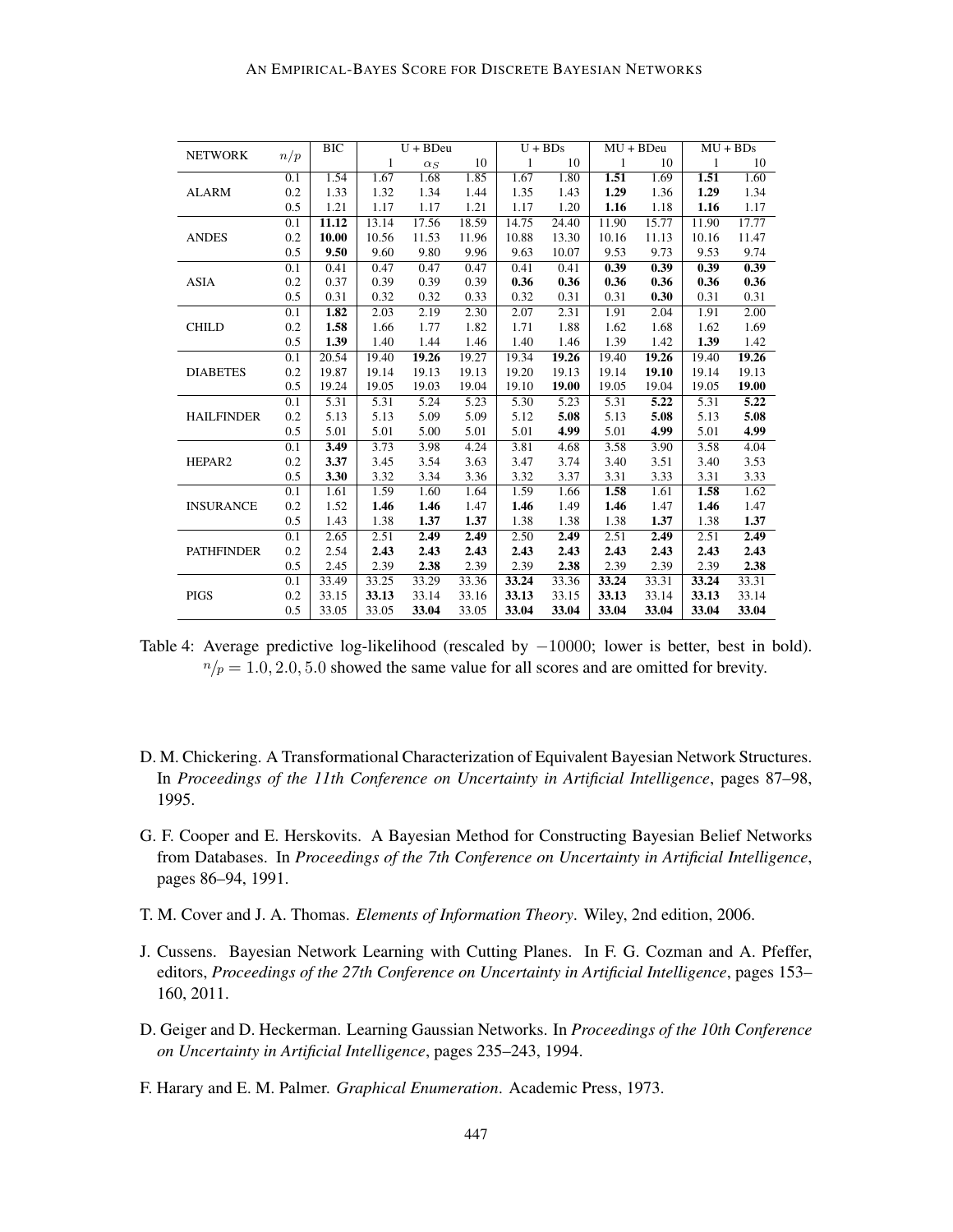- D. Heckerman, D. Geiger, and D. M. Chickering. Learning Bayesian Networks: The Combination of Knowledge and Statistical Data. *Machine Learning*, 20(3):197–243, 1995. Available as Technical Report MSR-TR-94-09.
- D. Koller and N. Friedman. *Probabilistic Graphical Models: Principles and Techniques*. MIT Press, 2009.
- P. Larrañaga, B. Sierra, M. J. Gallego, M. J. Michelena, and J. M. Picaza. Learning Bayesian Networks by Genetic Algorithms: A Case Study in the Prediction of Survival in Malignant Skin Melanoma. In *Proceedings of the 6th Conference on Artificial Intelligence in Medicine in Europe*, pages 261–272, 1997.
- S. L. Lauritzen and N. Wermuth. Graphical Models for Associations Between Variables, Some of Which are Qualitative and Some Quantitative. *Annals of Statistics*, 17(1):31–57, 1989.
- S. Mukherjee and T. P. Speed. Network Inference Using Informative Priors. *Proceedings of the National Academy of Sciences*, 105(38):14313–14318, 2008.
- J. Pearl. *Probabilistic Reasoning in Intelligent Systems: Networks of Plausible Inference*. Morgan Kaufmann, 1988.
- M. Scanagatta, C. P. de Campos, and M. Zaffalon. Min-BDeu and Max-BDeu Scores for Learning Bayesian Networks. In *Proceedings of the 7th Probabilistic Graphical Model Workshop*, pages 426–441, 2014.
- G. Schwarz. Estimating the Dimension of a Model. *The Annals of Statistics*, 6(2):461–464, 1978.
- M. Scutari. Learning Bayesian Networks with the bnlearn R Package. *Journal of Statistical Software*, 35(3):1–22, 2010.
- M. Scutari. Bayesian Network Repository. http://www.bnlearn.com/bnrepository, 2012.
- M. Scutari. On the Prior and Posterior Distributions Used in Graphical Modelling (with discussion). *Bayesian Analysis*, 8(3):505–532, 2013.
- T. Silander, P. Kontkanen, and P. Myllymaki. On Sensitivity of the MAP Bayesian Network Struc- ¨ ture to the Equivalent Sample Size Parameter. In *Proceedings of the 23rd Conference on Uncertainty in Artificial Intelligence*, pages 360–367, 2007.
- H. Steck. Learning the Bayesian Network Structure: Dirichlet Prior versus Data. In *Proceedings of the 24th Conference on Uncertainty in Artificial Intelligence*, pages 511–518, 2008.
- H. Steck and T. S. Jaakkola. On the Dirichlet Prior and Bayesian Regularization. In *Advances in Neural Information Processing Systems 15*, pages 713–720. 2003.
- I. Tsamardinos, L. E. Brown, and C. F. Aliferis. The Max-Min Hill-Climbing Bayesian Network Structure Learning Algorithm. *Machine Learning*, 65(1):31–78, 2006.
- M. Ueno. Learning Networks Determined by the Ratio of Prior and Data. In *Proceedings of the 26th Conference on Uncertainty in Artificial Intelligence*, pages 598–605, 2010.